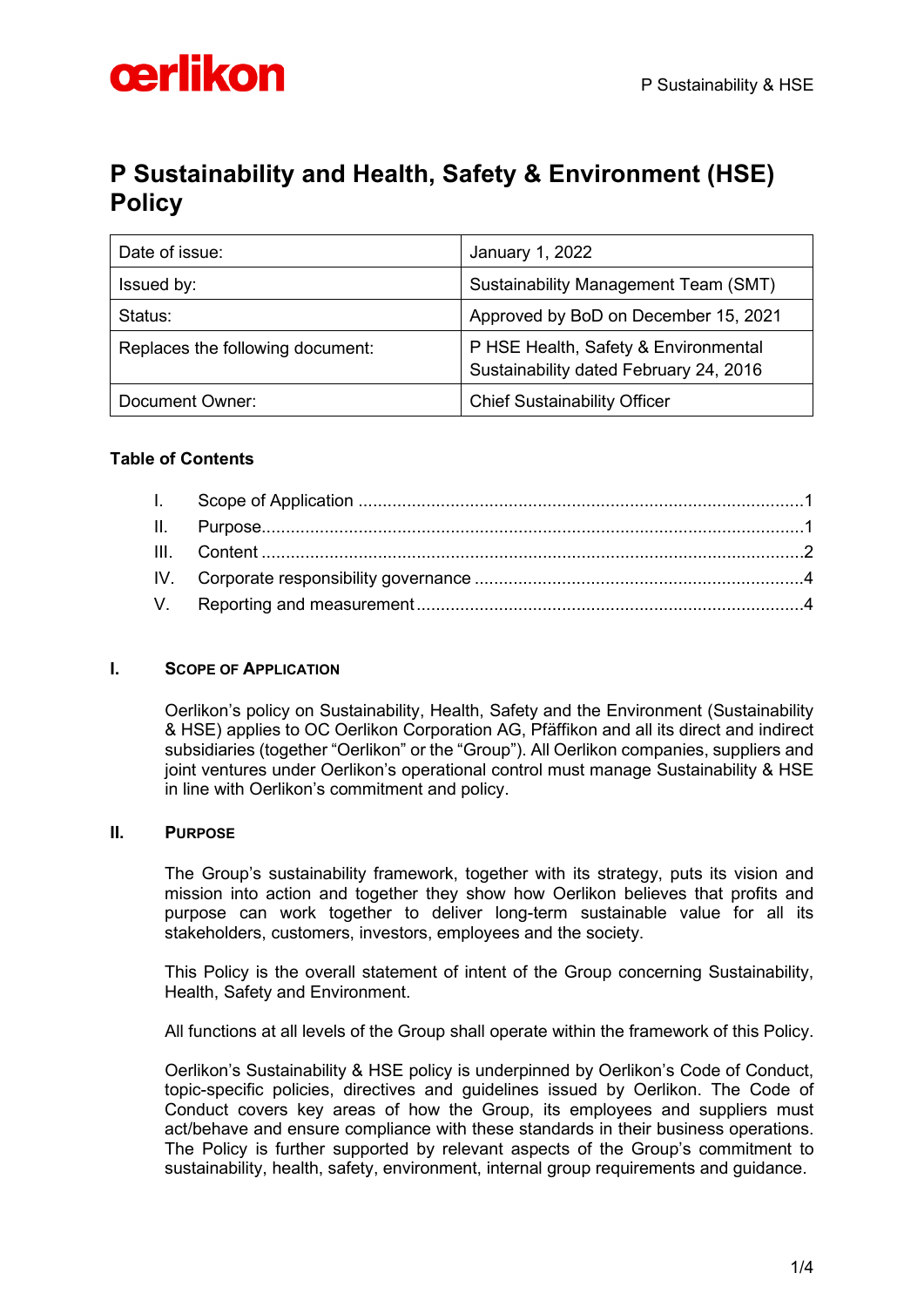

#### <span id="page-1-0"></span>**III. CONTENT**

Sustainability is a cornerstone of Oerlikon's foundation for pursuing long-term growth. It is built into the Group's strategy that drives its innovations and operations to serve stakeholders' needs. Everything Oerlikon does is intrinsically linked to conservation and the smart use of resources, and the Group has a track record in converting these values into market solutions. Oerlikon's overarching goal is to empower customers and its own operations to increase efficiency and productivity, optimize usage of resources, lessen energy and water consumption and reduce waste.

Oerlikon recognizes the need to put its expertise into action not only for the environment but also for employee wellbeing and social justice. Alongside protection of the environment, the health and safety of its employees, diversity, human rights and other social and ethical topics are also part of Oerlikon's sustainability strategy and top priorities at Oerlikon. To underscore Oerlikon's commitment to sustainability, the Group has put in place a governance structure – with commitment from the highest governing bodies – and processes to establish, drive, monitor and control the definition and execution of the sustainability strategy, programs and actions.

Oerlikon's Sustainability & HSE **ambitions** are to:

- Affirm Oerlikon's responsibility as a caretaker of global ecosystems and a champion of sustainability.
- Support countries' progress toward achieving the United Nations SDGs, particularly in the areas in which Oerlikon can make the greatest impact through its products, services and operations.
- Minimize the environmental impact of Oerlikon's products, solutions and services over the entire lifecycle and along the value chain (direct and indirect customers).
- Create a company in which equal treatment, fairness, diversity, equity and inclusion are understood and practiced by all employees.
- Ensure "Zero Harm to People", i.e., employees, contractors, suppliers, visitors, and the community. Oerlikon believes that all injuries, occupational illnesses, and diseases can be avoided.
- Hold itself to the highest standards of governance in its economic, environmental and societal performance and compliance with laws, regulations and corporate policies.

Oerlikon's **commitment** in Sustainability & HSE is to:

- Eco-design and develop safe products, services and solutions for reducing consumption of energy and natural resources of Oerlikon's customers.
- Provide customers with legally-compliant and industry-standard safe products including in the products' packaging, transportation, handling and safety documentation.
- Embrace a circular economy approach and responsible procurement and manufacturing in Oerlikon's product lifecycle management and operations through conscious sourcing, more recycling and less waste generation.
- Achieve operational excellence on emission reduction, particularly of  $CO<sub>2</sub>$ , and optimize consumption of scarce resources e.g., energy and water at all Oerlikon sites.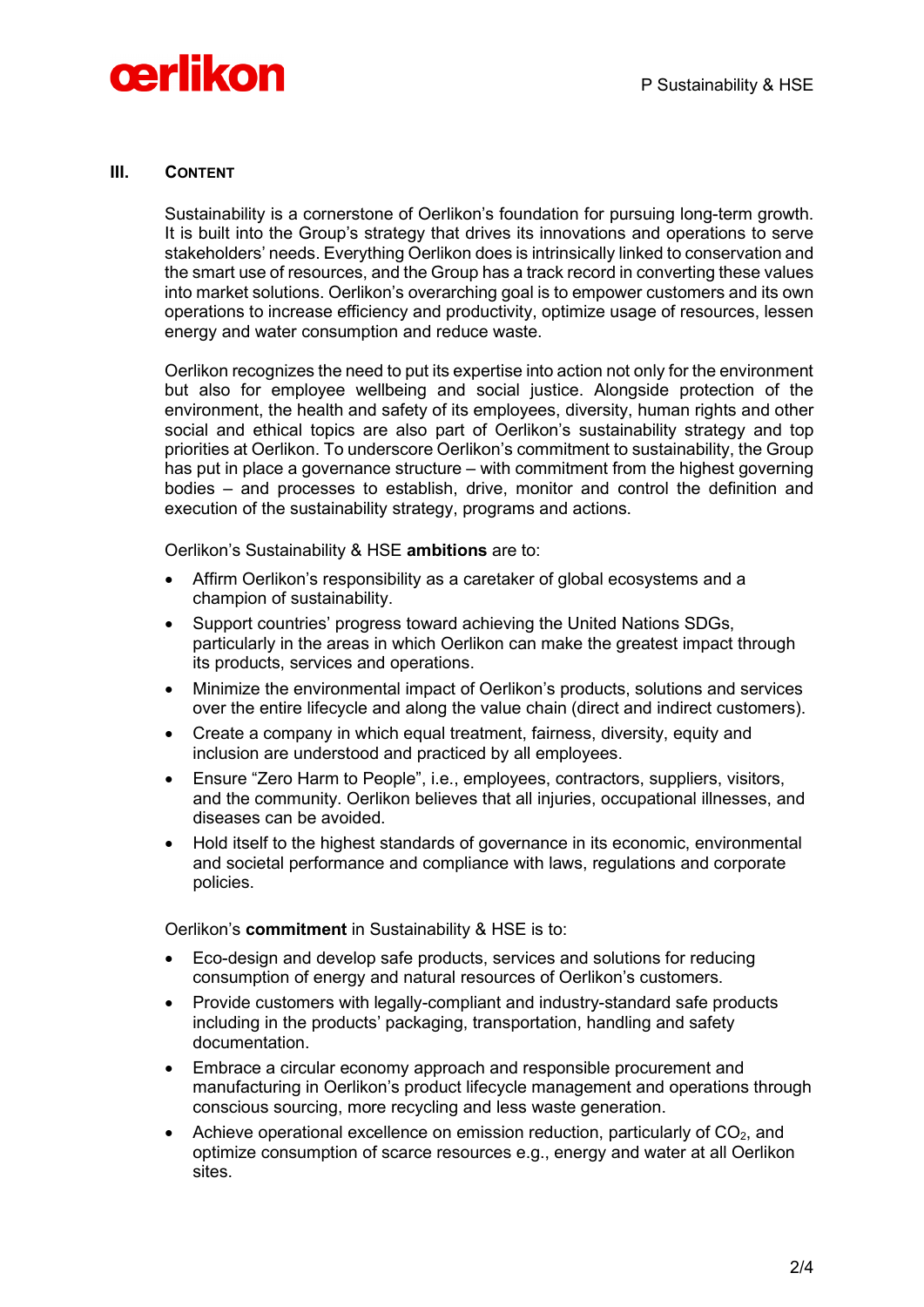# cerlikon

- Implement industry-leading ethical and social policies, programs and actions including in the areas of human rights, anti-discrimination, diversity, equal opportunities, community services, etc.
- Consistently exercise strong corporate governance in adhering to and in compliance with laws, regulations, policies, directives and guidelines.
- Promote ecological and health-conscious behavior.
- Provide a safe and healthy working environment for all direct and indirect employees.

Oerlikon strives to **fulfill** its Sustainability & HSE commitments by:

- Instilling a relentless focus on sustainability (environmental, social and ethical) in Oerlikon's culture and operations.
- Capitalizing on opportunities to put Oerlikon's expertise into action for the environment to drive new levels of achievement in terms of emissions, consumption and wastage reduction.
- Playing an active role in speaking out on behalf of social justice.
- Developing and running programs and events to increase awareness and facilitate the understanding and practice of diversity, equity and inclusion.
- Ensuring fair, ethical and socially responsible behavior and actions in Oerlikon and along its supply chain in compliance with its Supplier Code of Conduct.
- Putting in place actions, initiatives and measures to achieve Oerlikon's defined sustainability targets.
- Partnering, listening to and working hand-in-hand with Oerlikon's stakeholders to engage in informed, intelligent ongoing process improvement to uphold optimal governance, social, environmental and sustainability standards.
- Continually improving Oerlikon's HSE performances to meet or exceed legal and Oerlikon's HSE requirements.
- Assessing and managing all sustainability and HSE risks.
- Working systematically through applying the parameters, processes and tools defined by the Group-wide, Division and local HSE directives and guidelines, and within the scope of a HSE management system.
- Providing relevant training to Oerlikon's employees.
- Regularly and effectively performing governance and compliance reviews, and conducting sustainability and HSE reporting and controlling.

**Everyone** at Oerlikon **plays a role** in Sustainability & HSE:

- Every employee is responsible for ensuring sustainability, health & safety and environmental actions and measures as part of their daily work and operations.
- Managers at all levels visibly lead the way.
- Oerlikon's subject matter experts from functions, including HR, procurement, investor relations, communications, marketing, R&D, compliance, legal, tax, data privacy, HSE, etc., support the Group-wide implementation and monitoring of their area-specific sustainability and/or HSE topics.
- Sustainability & HSE are essential and critical aspects for Oerlikon and endorsed by the Group's Board of Directors and Executive Committee.